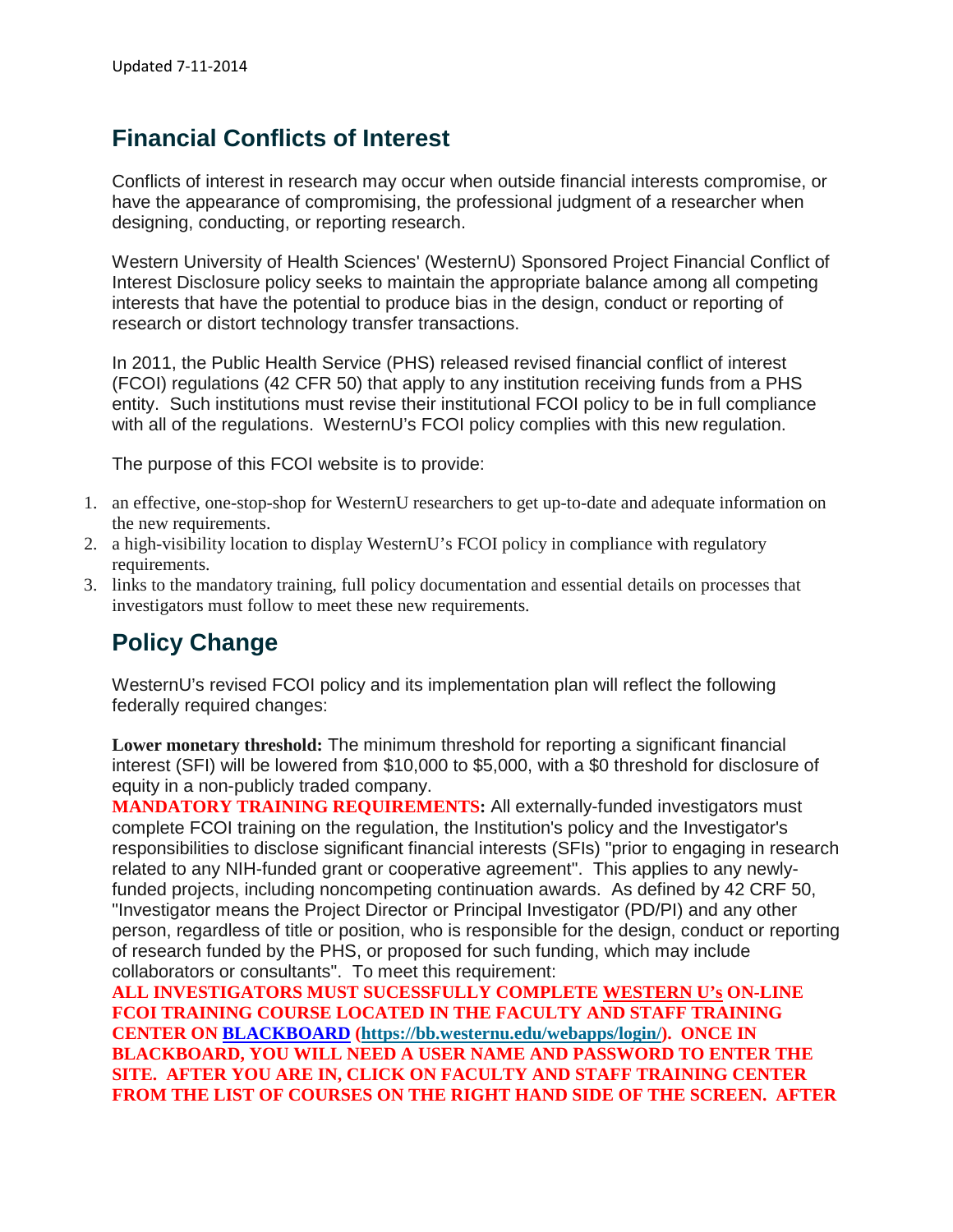#### **ACCESSING THE TRAINING CENTER, CLICK ON CONFLICTS OF INTEREST ON THE LEFT OF THE SCREEN. IF YOU NEED ASSISTANCE, CONTACT TECH SUPPORT AT 469-5432.**

Training completions will be recorded automatically and the records will be made available to the Office for Sponsored Research and Contract Management for verification of investigator compliance with the mandatory training requirement.

**Disclosure of all externally-funded travel reimbursements:** Externally-funded investigators must disclose *all* travel reimbursements that are either sponsored by (paid directly to the investigator) or reimbursed directly to the investigator from an outside entity, with some exceptions. Exceptions include: travel reimbursements from an institution of higher education, a federal/state/local government, an academic teaching hospital, a medical center, or a research institute affiliated with an institution of higher education. This disclosure requirement does *not* apply to funding provided to the investigator by the Institution, for example as part of sponsored research projects paid from departmental discretionary or gift funds.

**FCOI information made accessible to the public:** The new regulations require that the Institution's FCOI policy and information concerning identified FCOIs held by PD/PIs or Senior/Key Personnel, and their FCOI management plans, be made publicly available via a publicly accessible Web site or make the written policy and information available to any requestor within five business days of a request prior to the expenditure of funds. WesternU has opted to publicly post the required information on this website.

## **Resources**

- 2011 Public Health Service (PHS) [Regulations](http://osp.mit.edu/sites/osp/files/u72/coi_changes_2011.pdf)
- National Institute of Health [Financial](http://grants.nih.gov/grants/policy/coi/coi_faqs.htm) Conflict of Interest FAQ

#### **Resources currently in development**

- The Office of Research and Biotechnology is developing an **electronic disclosure process** that will replace the current paper-based procedure, and will reduce the administrative burden for faculty disclosing FCOIs related to research projects.
- FCOI FAQs

## **WESTERN UNIVERSITY OF HEALTH SCIENCES POLICIES AND PROCEDURES ON FINANCIAL CONFLICTS OF INTEREST**

It is the intent of WesternU to be in full compliance with all Public Health Service regulations (42 CFR 50) pertaining to financial conflicts of interest (FCOI).

**All WESTERNU INVESTIGATORS** must complete the **Conflict of Interest [Disclosure](http://stagewp.westernu.edu/bin/research/conflict_of_interest_form.doc) [Form](http://stagewp.westernu.edu/bin/research/conflict_of_interest_form.doc)** (click to go to form) on a regular basis as required. This form may be obtained by contacting Ms. Susan Dominguez ([sdominguez@westernu.edu](mailto:sdominguez@westernu.edu)) in the Office of Research and Biotechnology, 909-469-5619.

### **Disclosure**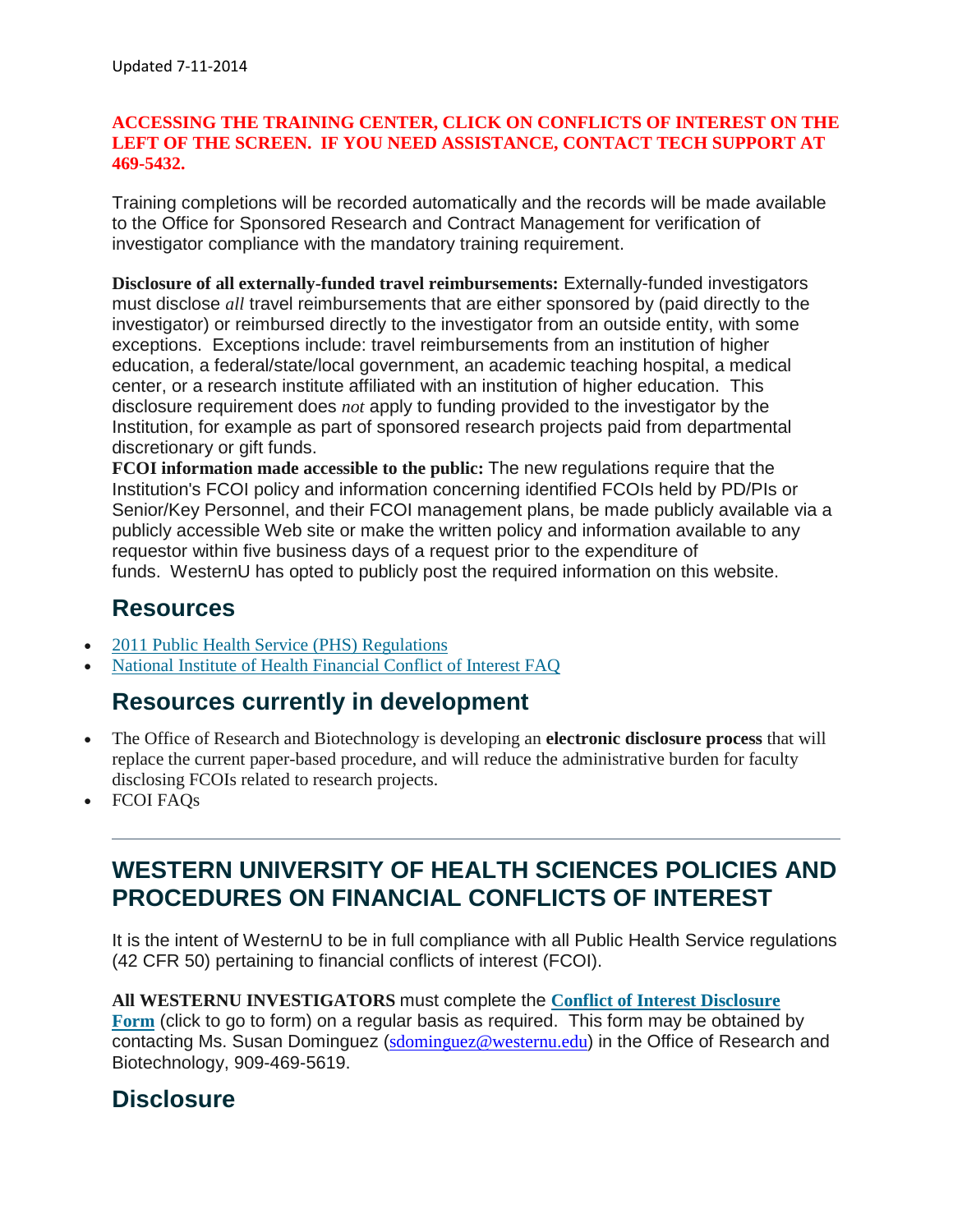The evaluation of potential conflicts that are related to sponsored projects shall be conducted as part of the normal proposal transmittal process for external funding requests. Any WesternU employee submitting a proposal for external funding and naming the University as the fiduciary agent is required and expected to promptly report, with sufficient and appropriate detail, all required significant financial interests (SFIs) at the time the proposal is submitted to the Office for Sponsored Research and Contract Management. Any SFI must be disclosed and resolved by the Institution PRIOR to submission of the proposal to the Office for Sponsored Research and Contract Management or to the sponsoring agency. Thus, the Investigator must anticipate that additional time may be required to resolve any actual or potential SFIs prior to submission to any such submission.

During the period of an award, the principal investigator (PI) must update all SFIs annually or within 30 days of the acquisition or discovery of new SFIs. **\***Note that SFIs of the Investigator, the Investigator's spouse and dependent children that reasonably appear to be related to the Investigator's institutional responsibilities must be reported. Moreover, under 42 CFR 50, "Investigator" also refers to sub grantees, contractors, consortium participants, collaborators or consultants. Actual or potential SFIs are to be reported by the Investigator on the **Conflict of Interest [Disclosure](http://stagewp.westernu.edu/bin/research/conflict_of_interest_form.doc) Form** (click to go to form).

## **Review**

An actual or potential SFI exists when the **Initial Review Authority**, in consultation with the PI, reasonably determines that such an SFI could affect the design, conduct or reporting of the research or educational activities or distort technology transfer transactions funded or proposed for funding by the sponsoring agency. The **Initial Review Authority** shall be the Assistant Vice President of the Office for Sponsored Research and Contract Management or such other person as WesternU policy requires.

In instances wherein an actual or potential SFI is found, another review shall be performed by an **SFI Review Committee** consisting, at a minimum, of the following persons:

1. Assistant Vice President of the Office for Sponsored Research and Contract Management

- 2. Manager, Office of Research Regulatory Affairs
- 3. Manager, Technology Transfer and Intellectual Property Services
- 4. Faculty member appointed by the Faculty Senate
- 5. Faculty member appointed by the Vice President for Research and Biotechnology

Consultants or other persons from either within or outside the University whose input is deemed important to the review process may be invited by the Vice President for Research and Biotechnology to participate in the review process. The SFI Review Committee has the duty and responsibility to evaluate with care all potential and actual SFIs reported or known to them prior to taking any action.

# **Resolution**

The SFI Review Committee, in consultation with the Investigator, must develop and execute an SFI **management plan**. In managing or resolving an actual or potential SFI, the SFI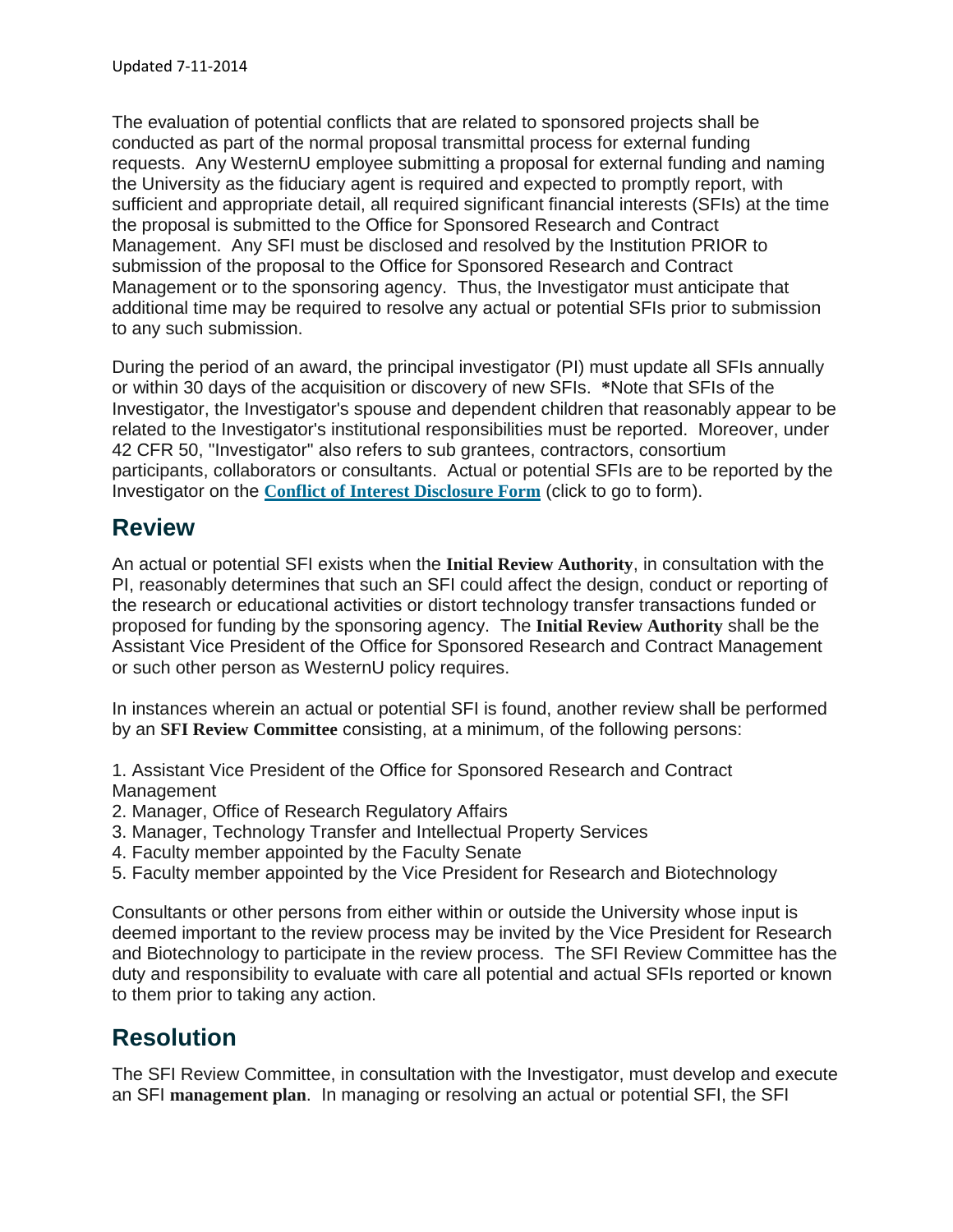Review Committee may choose to prohibit involvement in the proposed project or attach conditions that will provide management of the potential conflict or oversight of the project.

Examples of conditions or restrictions that may be imposed to manage, reduce or eliminate actual or potential SFIs include, but are not limited to:

- monitoring of research by independent reviewers;
- modification of the research plan;
- disqualification from participation in the portion of agency-funded research that would be affected by the SFI;
- divestiture of SFIs:
- severance of relationships that create actual or potential conflicts.

If the SFI Review Committee determines that imposing conditions or restrictions would be either ineffective or inequitable and that the potential negative impacts that may arise from an SFI are outweighed by interests of scientific progress, technology transfer or the public health and welfare, then the research may be allowed to proceed without imposing such conditions or restrictions.

If restrictions or conditions are imposed on a sponsored grant or contract and if there is an inability to satisfactorily manage an actual or potential SFI, then WesternU shall so inform the sponsoring agency. Appeal of any actions taken by the Initial Review Authority or the SFI Review Committee may be pursued through the regular grievance procedure contained in the current Faculty Handbook.

**Resolutions for actual or potential SFIs must be put into a memorandum-of-understanding** that is executed between the Investigator and WesternU.

## **Sanctions**

Violations of this policy shall be considered a violation of WesternU policy and regulations and shall be subject to disciplinary procedures, including sanctions up to and including suspension and dismissal as provided for in other WesternU policies and procedures.

Compliance with this policy may be enforced by exercise of administrative oversight of funded research and management of WesternU facilities and other WesternU property.

## **Other Considerations**

Records of all financial disclosures and of all actions taken to resolve actual or potential SFIs will be maintained until at least three (3) years after the letter of the termination or completion of the award to which they relate or the resolution of any action involving those records.

This policy covers all employees of WesternU who are submitting proposals for external funding.